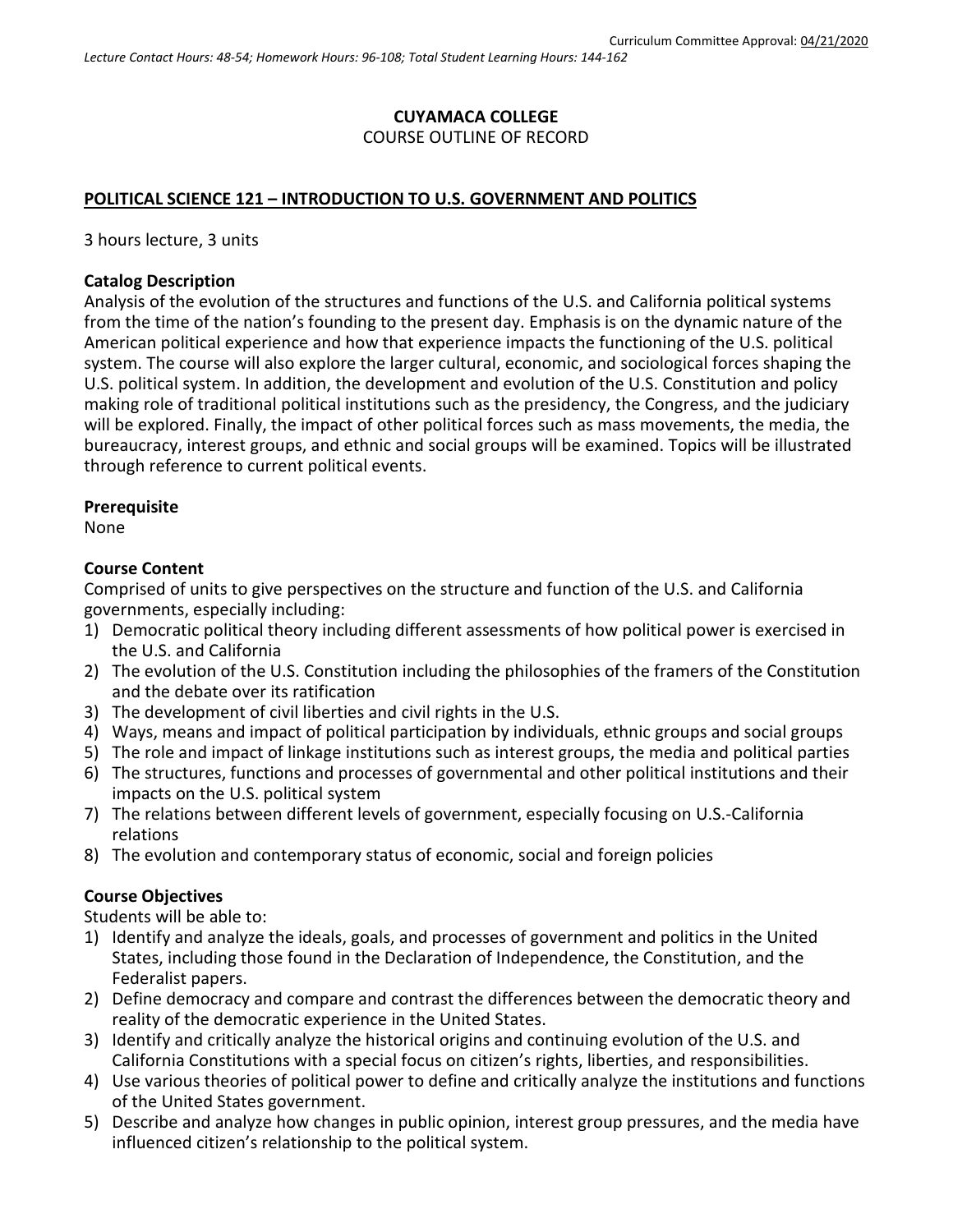- 6) Describe and evaluate the U.S. federal system including the evolution of the relation of states and regions of the United States to each other and to the federal government, with a special focus on California.
- 7) Identify and describe the structures and functions of political parties, elections and voting in shaping the outcomes of the political process.
- 8) Identify key economic, social, and foreign policy issues and analyze how the political system resolves the competing tensions that such policy issues raise.

## **Method of Evaluation**

A grading system will be established by the instructor and implemented uniformly. Grades will be based on demonstrated proficiency in subject matter determined by multiple measurements for evaluation, one of which must be essay exams, skills demonstration or, where appropriate, the symbol system.

- 1) Formative or summative quizzes
- 2) Written assessments: short answers or essays
- 3) Discussion posts and replies, in-class or online
- 4) Analysis of peer-reviewed journal articles
- 5) Simulations
- 6) Projects, individual or group-based
- 7) Research papers or projects

# **Special Materials Required of Student**

None

### **Minimum Instructional Facilities**

- 1. Smart classroom with maps (primarily U.S. topographical and political)
- 2. Preferred: Technology Enabled Active Learning classroom

### **Method of Instruction**

- 1) Lecture
- 2) Small and large group discussions
- 3) Individual and group projects
- 4) Individual, small, and large-scale simulations
- 5) Guest speakers
- 6) Learning management systems for:
	- a. Individual and group assignments
	- b. Class discussions
	- c. Formative and summative quizzes
	- d. Individual reflections

# **Out-of-Class Assignments**

- 1) Individual and group assignments can include:
	- a. Analysis and interpretation of chapters in assigned text
	- b. Analysis of current events
	- c. Analysis of diversity, equity, and inclusion and its relation to course content
	- d. Analysis of peer-review journal articles
	- e. Public policy-related project

## **Texts and References**

- 1) Required (representative examples):
	- a. Krutz, Glen, and Sylvie Waskiewicz. 2019. American Government 2e. OpenStax.
	- b. McClain, Paula D., and Steven C. Tauber. 2019. *American Government in Black and White: Diversity and Democracy*. 4 edition. Oxford University Press.